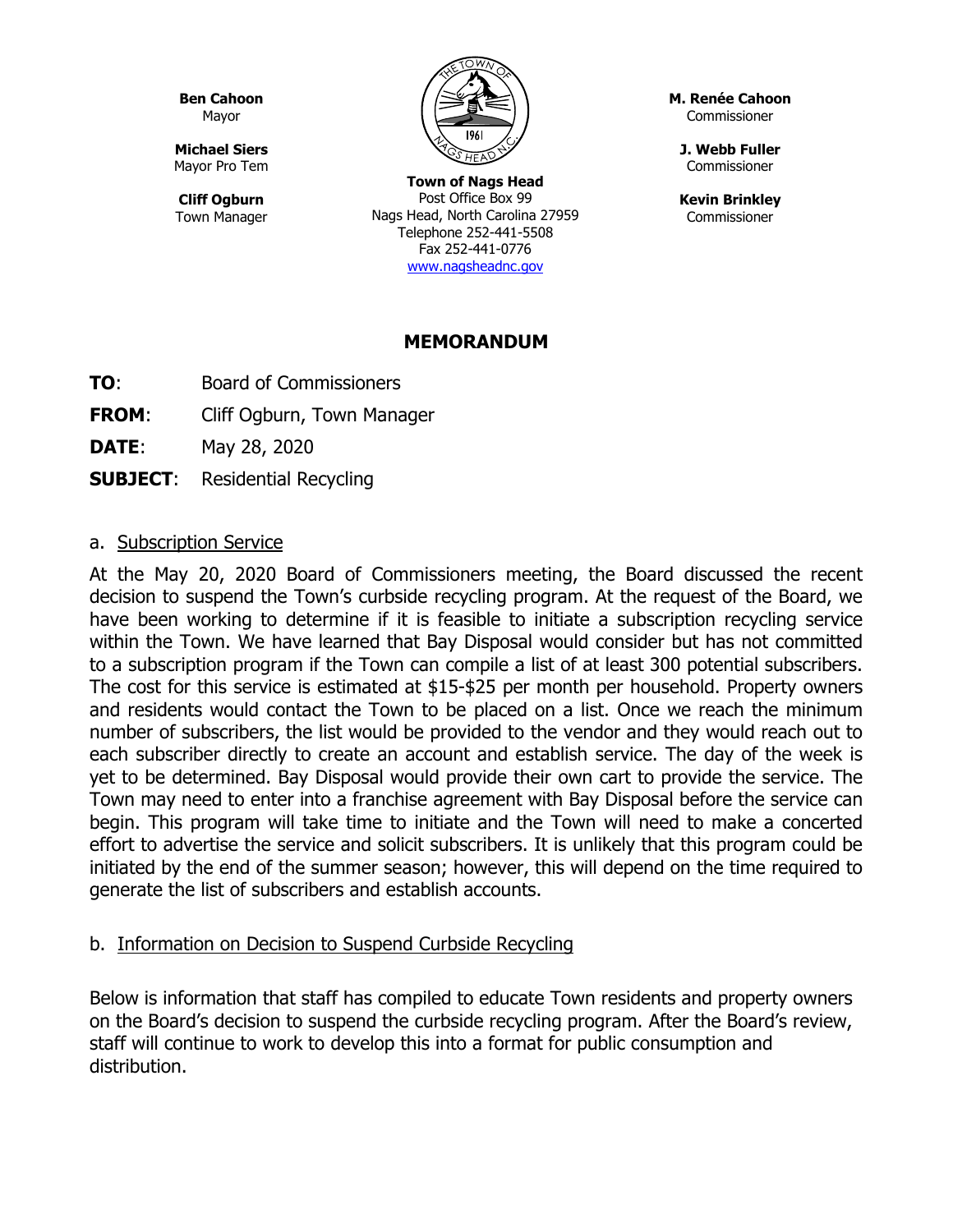Included below is a timeline that shows the progression of recycling services in the Town from initiation of the original subscription service in 2011 through the decision in May of 2020 to suspend the curbside program. Numerous changes have occurred over the years; many of these changes were made to enhance the Town's services and improve the recycling collection rate within the community. After the Town initiated the curbside program in 2016, there were several changes that led to cost increases, some of which were done deliberately to provide desired service levels; others were the result of changing market conditions associated with the increased cost to process materials.

While the budgetary conditions associated with COVID were a consideration in the decision to suspend the Town's recycling service, contractual issues, rising costs since the program began, uncertainty in the recycling market, and the lack of processing options were all factors in the decision. In the timeline and data provided on the following pages, you will note that the cost per ton for trash has remained relatively fixed since FY 2017 (\$143 and \$157 per ton respectively). The cost for recycling has increased during this same time frame from \$297 to \$439 per ton (see table on page 4; the cost per ton for the vendor only portion of this service went from \$221 per ton to \$604 per ton from FY 2017 to FY 2019). This is largely due to a change in 2019 to move the schedule on the Beach Road to Monday as well as the increase in cost for processing materials from \$0 per ton to \$70 per ton. An important consideration in the decision, which is reflected in the timeline, is the rapidly changing conditions that affect the ability to establish predictable costs.

The Board has received numerous comments from residents and property owners recently and over the last several years regarding recycling. Some comments reflect a strong desire to maintain the Town's curbside program and continue to absorb the costs within the town-wide tax base. Others believe that, largely because of the problems that the Town has experienced associated with costs and lack of bona fide processing options, the program should be offered on a subscription basis with the costs borne solely by those who wish the service.

The Board may wish to consider a process after the summer season to collect further input on the future of the recycling program. The process would assist the Board in determining community values related to recycling to establish a balance between cost, benefits, and service levels. The Board's decision has been to temporarily suspend the program. This still leaves opportunity to consider a wide range of options based on the Town's values refined by community input.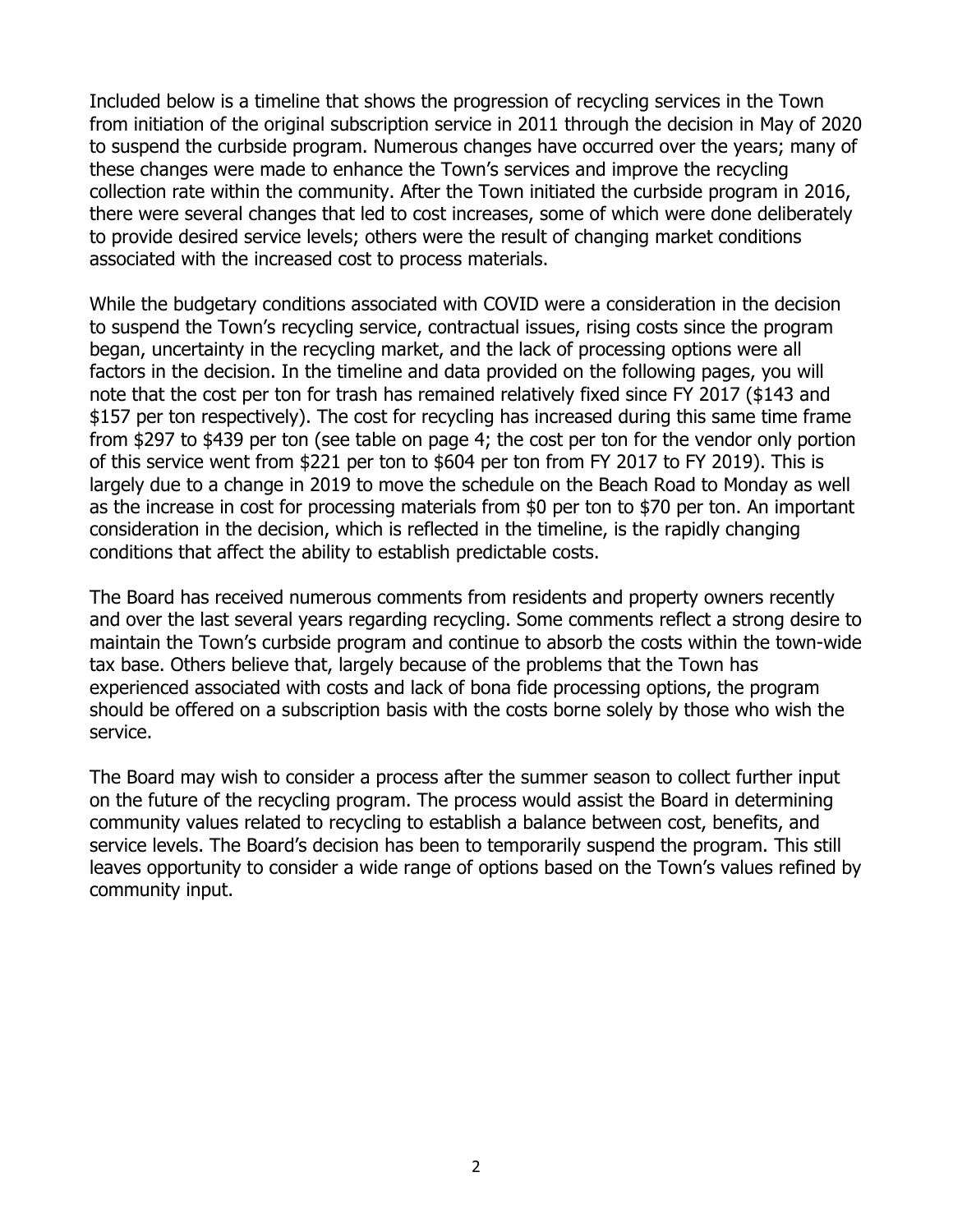#### Recycling Timeline

April 2011 – Town initiates a franchise agreement for recycling subscription services.

May 2014 – Town initiates Beach Road pilot program that provides curbside services to all residences along NC 12 and SR 1243.

January 2016 – Town initiates town-wide curbside recycling service which supersedes the pilot and subscription programs – initial cost  $=$  \$88,480 for collection; the Town was paying \$0 per ton for processing the material. This cost does not include internal costs for hauling by town forces or the cost of recycling carts.

January 2017 – Town modifies schedule to Friday only – cost was reduced to \$77,980. Again, this does not include internal costs for hauling by town forces or any cart costs.

January 2019 – Town modifies schedule to Monday and Friday – cost was increased to \$195,000. This cost included the tonnage collected by the hauler. The cost for tonnage collected by the Town increased from \$0 to \$70 per ton. With 522 tons collected by the Town, this increased the cost to  $$231,540$  ( $$195,000 + $36,540$ ). The increased tonnage price was a result of failing market conditions for recycling.

December 2019 – Hauler notifies Town that materials are being incinerated rather than recycled due to market conditions. Hauler offers to continue recycling at \$130 per ton or incinerate at \$70 per ton. The Town amends its contract to allow for incineration on a temporary basis rather than paying for the increased processing cost.

Spring of 2020 – Town and NC DEQ continue to search for a vendor to process rather than incinerate recycling materials. The Town learns that a new vendor, RDS of Portsmouth, VA, can process recycling for \$70 per ton. The Town would now need two agreements, one for hauling and one for processing. The processing contract would require the Town to pay an additional \$121 per ton for contaminated loads. Based on discussions with the processor and hauler, it was estimated that up to 18% of tonnage could be considered contaminated. The Town's hauler and RDS continued negotiations to allow for the hauler to contract directly with the Town for both hauling and processing at a fixed price. As of May 2020, these negotiations were ongoing, and the Town was unable to secure favorable terms that would provide a predictable fixed rate for service.

In May of 2020, the Town temporarily suspends the recycling program prior to the summer season as well as the commencement of the annual vendor service contract.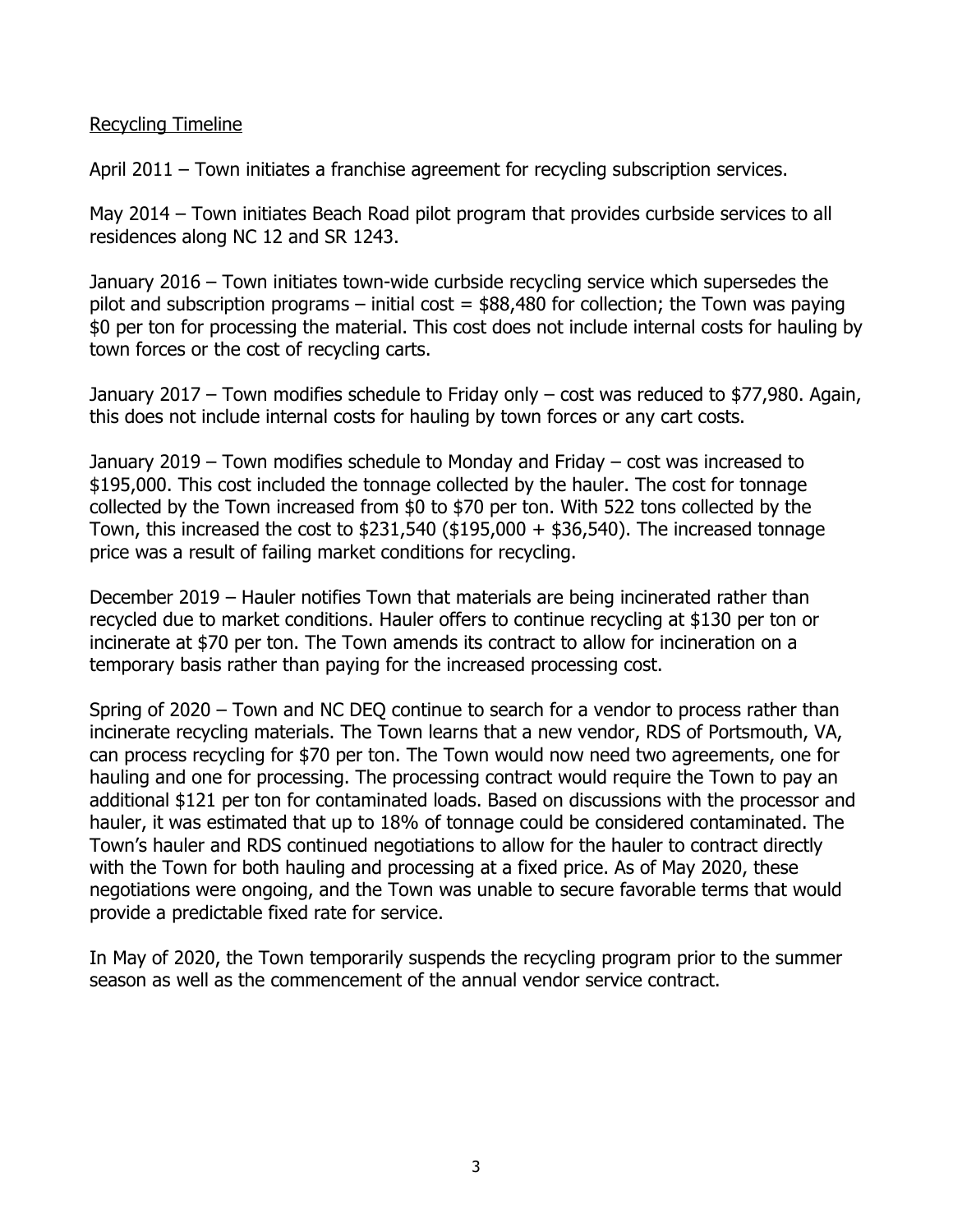## Recycling/Sanitation Data and Information

## **Recycling FY 2017**

|               | $#$ Tons<br>Collected | Cost to<br><b>Process</b> | Cost to Haul | <b>Total Cost</b> | Cost Per Ton |
|---------------|-----------------------|---------------------------|--------------|-------------------|--------------|
| Vendor*       | 371.1                 | \$0                       | \$82,180     | \$82,180          | \$221        |
| Town          | 446.4                 | \$0                       | \$160,650    | \$160,650         | \$360        |
| <b>Totals</b> | 817.5                 | \$0                       | \$242,830    | \$242,830         | \$297        |

\*Includes two months at 2016 contract price of \$88,480 and three months of 2017 contract price at \$77,980

#### **Trash FY 2017**

|     | # Tons    | Cost to   |              |                   | Cost Per  |
|-----|-----------|-----------|--------------|-------------------|-----------|
|     | Collected | Process   | Cost to Haul | <b>Total Cost</b> | $\tau$ on |
| own | 4,382     | \$319,886 | \$310,590    | \$630,476         | \$143     |

### **Recycling FY19**

|               | # Tons    | Cost to                 | Cost to                 | <b>Total Cost</b> | Cost Per Ton |
|---------------|-----------|-------------------------|-------------------------|-------------------|--------------|
|               | Collected | <b>Process</b>          | Haul                    |                   |              |
| Vendor*       | 322.89    | Included in<br>contract | \$195,000<br>(contract) | \$195,000         | \$604        |
| Town          | 579.14    | \$40,540                | \$160,650               | \$201,190         | \$347        |
| <b>Totals</b> | 902       | \$40,540                | \$355,650               | \$396,190         | \$439        |

### **Trash FY 2019**

|       | $#$ Tons  | Cost to   |              |                   | Cost Per |
|-------|-----------|-----------|--------------|-------------------|----------|
|       | Collected | Process   | Cost to Haul | <b>Total Cost</b> | Ton      |
| Town* | 3,717.83  | \$271,959 | \$310,590    | \$582,549         | \$157    |

\*Vendor collects recycling on NC 12 and NC1243 May 1 through September 30 \*\*includes cost of staff, fuel, and equipment

| FY 19 Recycling processing cost per ton -          | \$70    |
|----------------------------------------------------|---------|
| FY 19 Residential trash tipping fee cost per ton - | \$73.15 |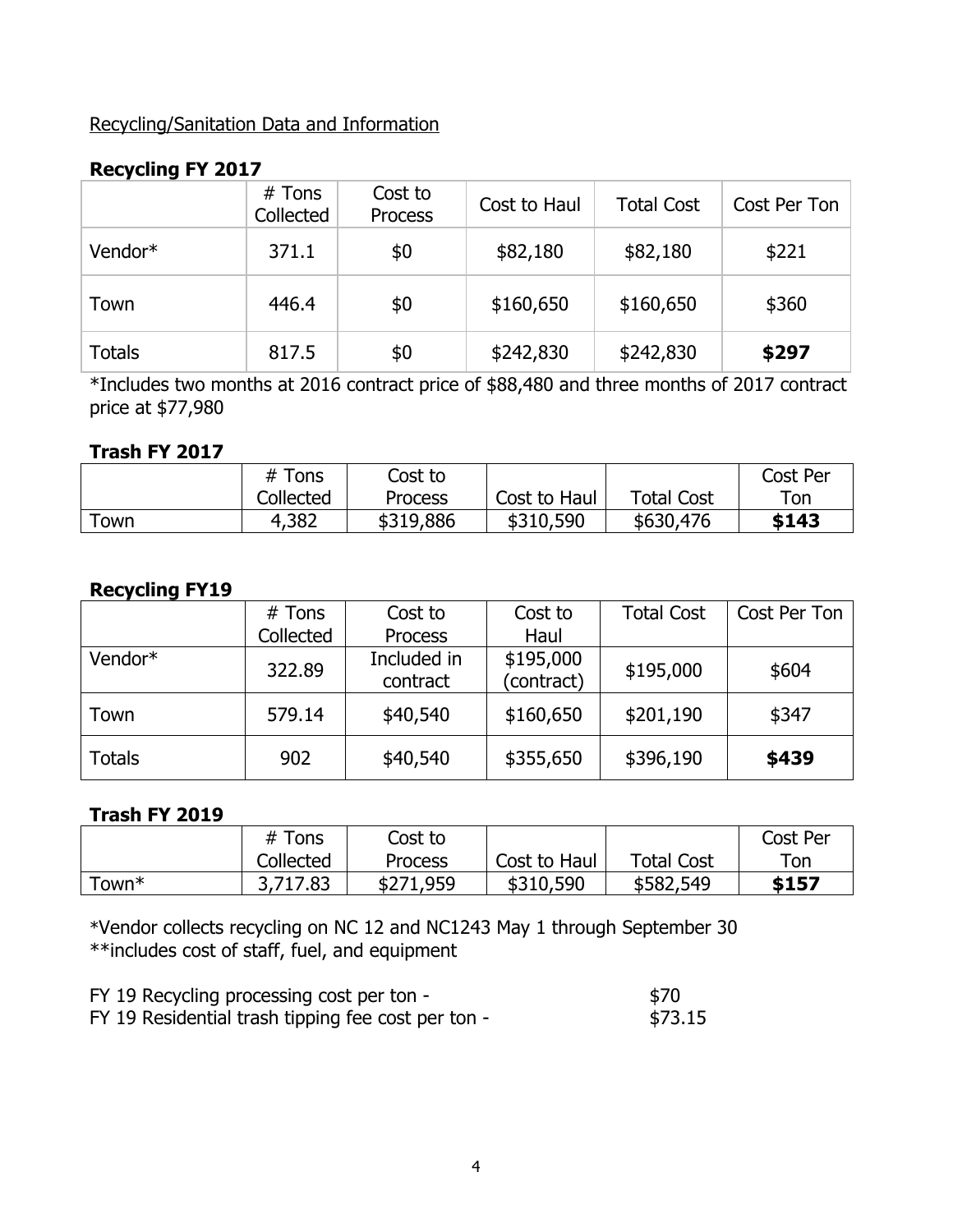| Savings from suspending the contract with Bay                         | \$195,000   |
|-----------------------------------------------------------------------|-------------|
| Add back 322.89 tons that we are not putting in landfill $@$ \$77/ton | -\$22,602   |
| Add back 579.14 tons we pay \$7 more to dump in landfill              | $-$ \$4,054 |
| <b>Total Savings</b> $  $168,344$                                     |             |

| Cost of Recycling Carts                             |                  |
|-----------------------------------------------------|------------------|
| Total spent on carts and bins (including financing) | $=$ \$221,626.60 |
| Less Grant                                          | $=$ \$30,000     |
| Cost to Town                                        | $=$ \$191,626.60 |

Additional carts purchased for resale total 1,788 or \$103,704. We sell them for \$75 and have sold 1,372 which equals \$102,900. We have 416 left unsold at PW.

# FY 2017 Recycling Data by Month

|              | <b>Bay Collected</b> | <b>Town Collected</b> | <b>Total Recycling</b><br><b>Residential</b> |
|--------------|----------------------|-----------------------|----------------------------------------------|
| July-16      | 116.29               | 43.35                 | 159.64                                       |
| August-16    | 108.68               | 71.75                 | 180.43                                       |
| September-16 | 49.87                | 31.96                 | 81.83                                        |
| October-16   |                      | 35.14                 | 35.14                                        |
| November-16  |                      | 36.44                 | 36.44                                        |
| December-16  |                      | 27.2                  | 27.2                                         |
| January-17   |                      | 21.45                 | 21.45                                        |
| February-17  |                      | 27.95                 | 27.95                                        |
| March-17     |                      | 43.5                  | 43.5                                         |
| April-17     |                      | 31.12                 | 31.12                                        |
| $May-17$     | 22.5                 | 39.44                 | 61.94                                        |
| June-17      | 73.78                | 37.07                 | 110.85                                       |
| <b>Total</b> | 371.12               | 446.37                | 817.49                                       |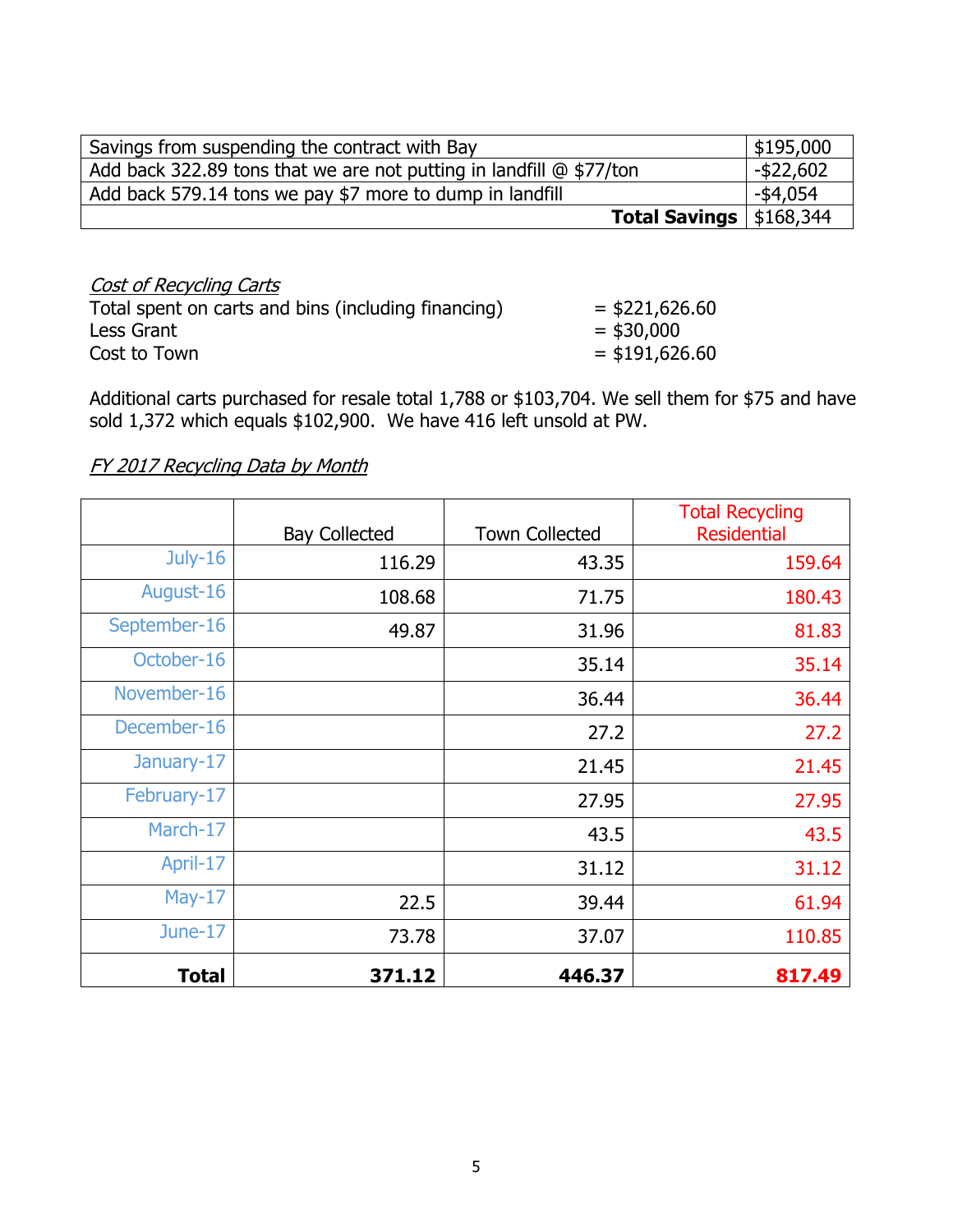# FY 2019 Recycling Data by Month

|              | <b>Bay Collected</b> | <b>Town Collected</b> | <b>Total Recycling</b><br><b>Residential</b> |
|--------------|----------------------|-----------------------|----------------------------------------------|
| July-18      | 74.48                | 68.73                 | 143.21                                       |
| August-18    | 89.05                | 76.00                 | 166.04                                       |
| September-18 | 48.46                | 37.93                 | 86.39                                        |
| October-18   | $\overline{0}$       | 67.17                 | 67.17                                        |
| November-18  | $\mathbf 0$          | 48.23                 | 48.23                                        |
| December-18  | $\overline{0}$       | 43.45                 | 43.45                                        |
| January-19   | $\overline{0}$       | 50.91                 | 50.91                                        |
| February-19  | $\overline{0}$       | 33.2                  | 33.2                                         |
| March-19     | $\overline{0}$       | 41.16                 | 41.16                                        |
| April-19     | $\overline{0}$       | 58.93                 | 58.93                                        |
| $May-19$     | 42.64                | 59.45                 | 102.11                                       |
| June-19      | 68.26                | 53.57                 | 121.83                                       |
| <b>Total</b> | 322.89               | 579.14                | 962.63                                       |

Recycling Tons Collected by Town: 343.49 tons – (Oct - Apr) 235.65 tons – (May – Sept)